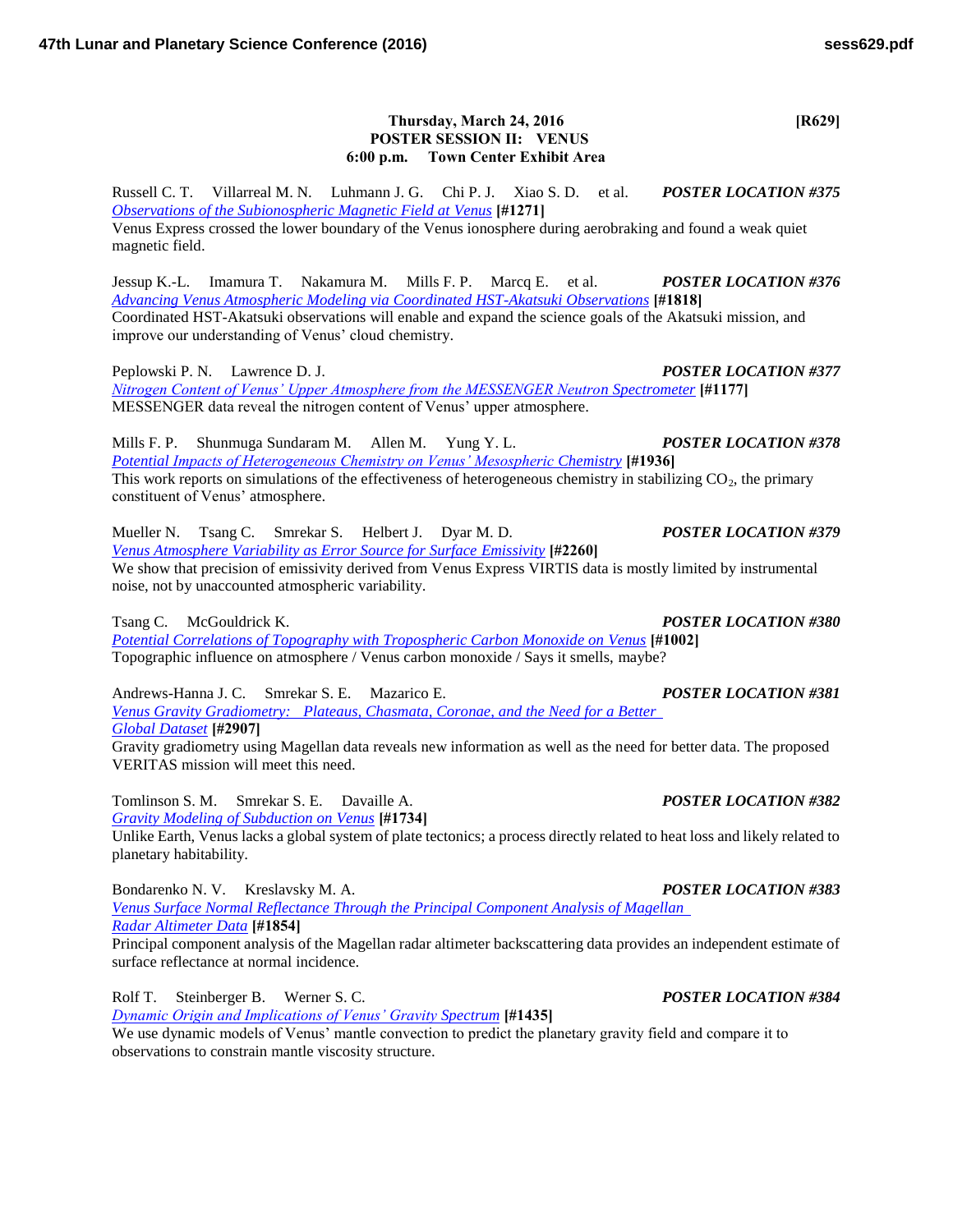Port S. T. Kohler E. Chevrier V. *POSTER LOCATION #385 [Bismuth Tellurides and Sulfides Mixtures and Their Relation to Metal Frost on Venus](http://www.hou.usra.edu/meetings/lpsc2016/pdf/2245.pdf)* **[#2245]** The stability of  $Bi_2S_3$ ,  $Bi_2Te_3$ , and Te mixtures were experimentally tested in order to determine the source of the radar anomalies on Venus. Port S. T. Kohler E. Craig P. I. Chevrier V. *POSTER LOCATION #386 [Stability of Pyrite Under Venusian Surface Conditions](http://www.hou.usra.edu/meetings/lpsc2016/pdf/2144.pdf)* **[#2144]**

The stability of pyrite was experimentally tested in a Venus chamber and a Lindberg oven under either a simulated Venus or a pure carbon dioxide atmosphere.

Baker E. W. Lang N. P. Nypaver C. A. *POSTER LOCATION #387 [Testing Channel Origin Hypotheses in the Mahuea Tholus Quadrangle \(V-49\), Venus](http://www.hou.usra.edu/meetings/lpsc2016/pdf/2711.pdf)* **[#2711]** We evaluate possible formation processes for channels in the Mahuea Tholus quadrangle on Venus.

Nypaver C. Lang N. P. Baker E. Thomson B. J. *POSTER LOCATION #388 [Geologic mapping of the Mahuea Tholus Quadrangle \(V-49\), Venus — An Initial](http://www.hou.usra.edu/meetings/lpsc2016/pdf/1338.pdf)  [Progress Report](http://www.hou.usra.edu/meetings/lpsc2016/pdf/1338.pdf)* **[#1338]** We present the initial results of our geologic mapping of the Mahuea Tholus quadrangle (V-49), Venus.

Patterson C. W. Ernst R. E. Samson C. *POSTER LOCATION #389 [Pit Chains Associated with Radiating Graben-Fissure Systems on Venus: Formation During](http://www.hou.usra.edu/meetings/lpsc2016/pdf/2097.pdf)  [Lateral Dyke Injection?](http://www.hou.usra.edu/meetings/lpsc2016/pdf/2097.pdf)* **[#2097]**

Assessing a genetic link between pit chain formation and lateral dyke propagation associated with radiating graben-fissure systems on Venus.

*[Impact-Driven Water Removal on Steam-Covered Venus-Like Planets](http://www.hou.usra.edu/meetings/lpsc2016/pdf/1839.pdf)* **[#1839]** I proposed a new concept, referred to as impact-driven planetary desiccation, to explain the lack of the surface water on the current Venus.

King S. D. Prunty A. C. *POSTER LOCATION #391 [Is Evidence for Resurfacing on Venus Buried Deep Within the Interior?](http://www.hou.usra.edu/meetings/lpsc2016/pdf/2424.pdf)* **[#2424]** Venus' young surface / The answer lies deep within / Gravity reveals.

Karimi S. Dombard A. J. Smrekar S. E. *POSTER LOCATION #392 [The Potential for Crater Relaxation on Venus](http://www.hou.usra.edu/meetings/lpsc2016/pdf/1385.pdf)* **[#1385]** We demonstrate the potential for relaxation of larger Venusian craters under higher surface temperatures, and constrain the rheology of Venus' interior.

Smrekar S. E. Hensley S. Dyar M. D. Helbert J. VERITAS Team *POSTER LOCATION #393 [VERITAS \(Venus Emissivity, Radio Science, InSAR, Topography and Spectroscopy\): A Proposed](http://www.hou.usra.edu/meetings/lpsc2016/pdf/2439.pdf)  [Discovery Mission](http://www.hou.usra.edu/meetings/lpsc2016/pdf/2439.pdf)* **[#2439]**

VERITAS answers a key question in planetary evolution: ' How Earth-like is Venus?', using an X-band interferometric SAR, a NIR spectrometer, and gravity science.

Helbert J. Maturilli A. Ferrari S. Dyar M. D. Müller N. et al. *POSTER LOCATION #394 [Progress on Studying the Surface Composition of Venus in the Near Infrared](http://www.hou.usra.edu/meetings/lpsc2016/pdf/1947.pdf)* **[#1947]** First laboratory high temperature emissivity spectra of Venus analog materials for all atmospheric windows between 0.85 and 1.18 micron.

Helbert J. Wendler D. Walter I. Widemann T. Marcq E. et al. *POSTER LOCATION #395 [The Venus Emissivity Mapper \(VEM\) Concept](http://www.hou.usra.edu/meetings/lpsc2016/pdf/1913.pdf)* **[#1913]**

VEM is a new instrument concept to study the surface of Venus. In orbit or on an aerial platform will provide new insights into the mineralogy of Venus.

Kurosawa K. *POSTER LOCATION #390*